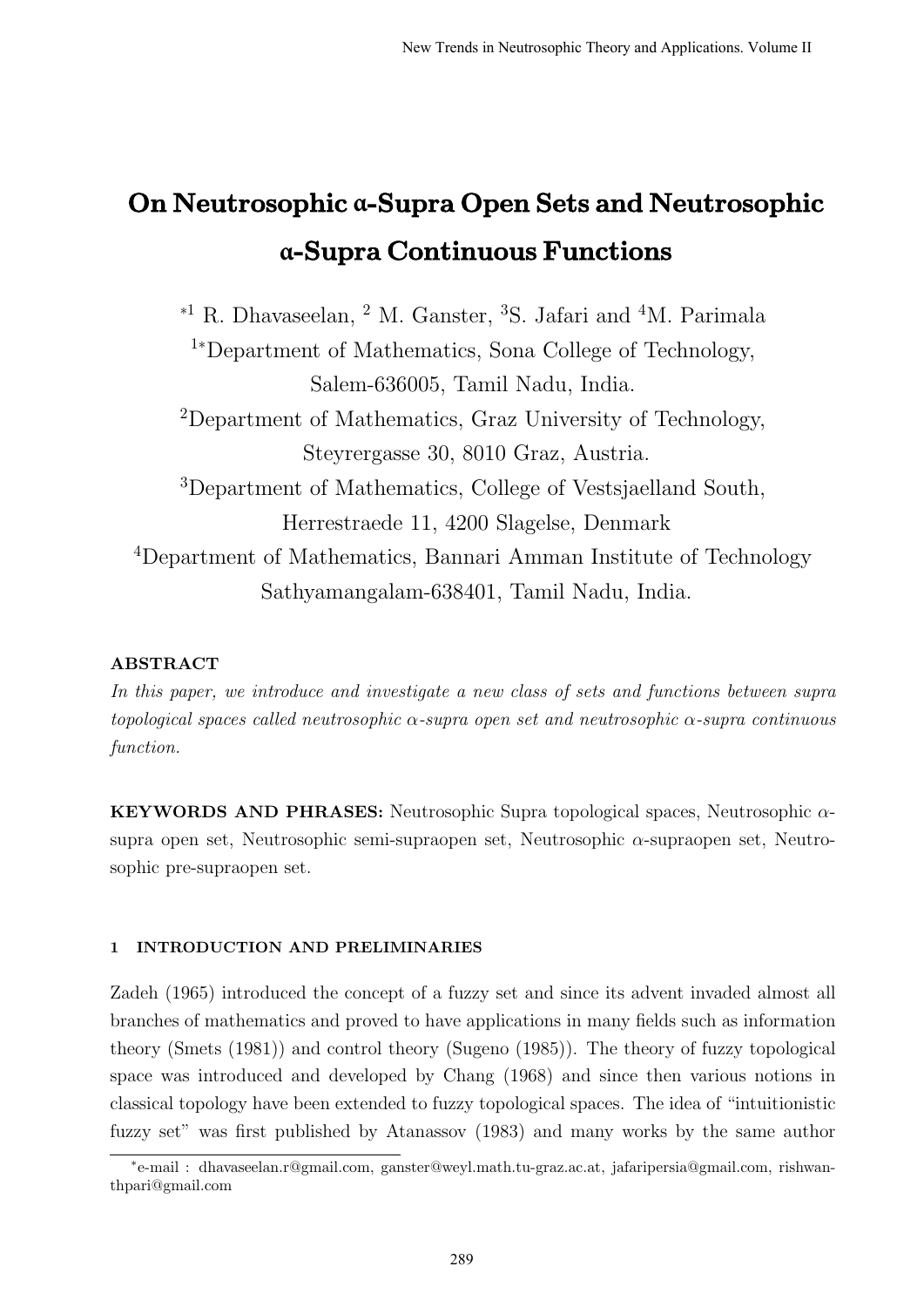and his colleagues appeared in the literature (Atanassov (1986, 1988); Atanassov and Stoeva  $(1983)$ ). Later, this concept was generalized to "intuitionistic L - fuzzy sets" by Atanassov and Stoeva (1984). Utilizing the notion of intuitionistic fuzzy sets, Coker (1997) introduced the notion of intuitionistic fuzzy topological spaces. In 1983, Mashhour et al. introduced the supra topological spaces and studied s-continuous functions and s<sup>∗</sup> -continuous functions. In 1987, Abd El-Monsef et al. introduced the fuzzy supra topological spaces and studied fuzzy supra-continuous functions and obtained some properties and characterizations. In 1996, Keun Min introduced fuzzy s-continuous, fuzzy s-open and fuzzy s-closed maps and established a number of characterizations. In 2008, Devi et al. introduced the concept of supra  $\alpha$ -open set, s $\alpha$ -continuous functions and studied some of the basic properties for this class of functions. In 1999 and 2003, Turanl introduced the concept of intuitionistic fuzzy supra topological space. The concepts of neutrosophy and neutrosophic set are introduced by Smarandache (1999, 2000). Afterwards Salama and Alblowi (2012), introduced the concepts of neutrosophic crisp set and neutrosophic crisp topological spaces.

In this paper, we introduce and investigate a new class of sets and functions between supra topological spaces called neutrosophic  $\alpha$ -supra open set and neutrosophic  $\alpha$ -supra continuous functions.

Definition 1.1. (Salama and Alblowi (2012)) Let X be a nonempty fixed set. A neutrosophic set [NS for short] A is an object having the form  $A = \{ \langle x, \mu_A(x), \sigma_A(x), \gamma_A(x) \rangle : x \in X \}$ where  $\mu_A(x), \sigma_A(x)$  and  $\gamma_A(x)$  which represents the degree of membership function (namely  $\mu_A(x)$ , the degree of indeterminacy (namely  $\sigma_A(x)$ ) and the degree of nonmembership (namely  $\gamma_A(x)$ ) respectively of each element  $x \in X$  to the set A.

Remark 1.1. (Salama and Alblowi (2012))

- (1) A neutrosophic set  $A = \{ \langle x, \mu_A(x), \sigma_A(x), \gamma_A(x) \rangle : x \in X \}$  can be identified to an ordered triple  $\langle \mu_A, \sigma_A, \gamma_A \rangle$  in  $]0^-, 1^+[$  on X.
- (2) For the sake of simplicity, we shall use the symbol  $A = \langle \mu_A, \sigma_A, \gamma_A \rangle$  for the neutrosophic set  $A = \{ \langle x, \mu_A(x), \sigma_A(x), \gamma_A(x) \rangle : x \in X \}.$

**Definition 1.2.** (Salama and Alblowi  $(2012)$ ) Let X be a nonempty set and the neutrosophic sets A and B in the form

$$
A = \{ \langle x, \mu_A(x), \sigma_A(x), \gamma_A(x) \rangle : x \in X \}, B = \{ \langle x, \mu_B(x), \sigma_B(x), \gamma_B(x) \rangle : x \in X \}.
$$
 Then

(a) 
$$
A \subseteq B
$$
 iff  $\mu_A(x) \leq \mu_B(x)$ ,  $\sigma_A(x) \leq \sigma_B(x)$  and  $\gamma_A(x) \geq \gamma_B(x)$  for all  $x \in X$ ;

(b)  $A = B$  iff  $A \subseteq B$  and  $B \subseteq A$ ;

(c) 
$$
\bar{A} = \{ \langle x, \gamma_A(x), \sigma_A(x), \mu_A(x) \rangle : x \in X \};
$$
 [complement of A]

(d)  $A \cap B = \{ \langle x, \mu_A(x) \land \mu_B(x), \sigma_A(x) \land \sigma_B(x), \gamma_A(x) \lor \gamma_B(x) \rangle : x \in X \};$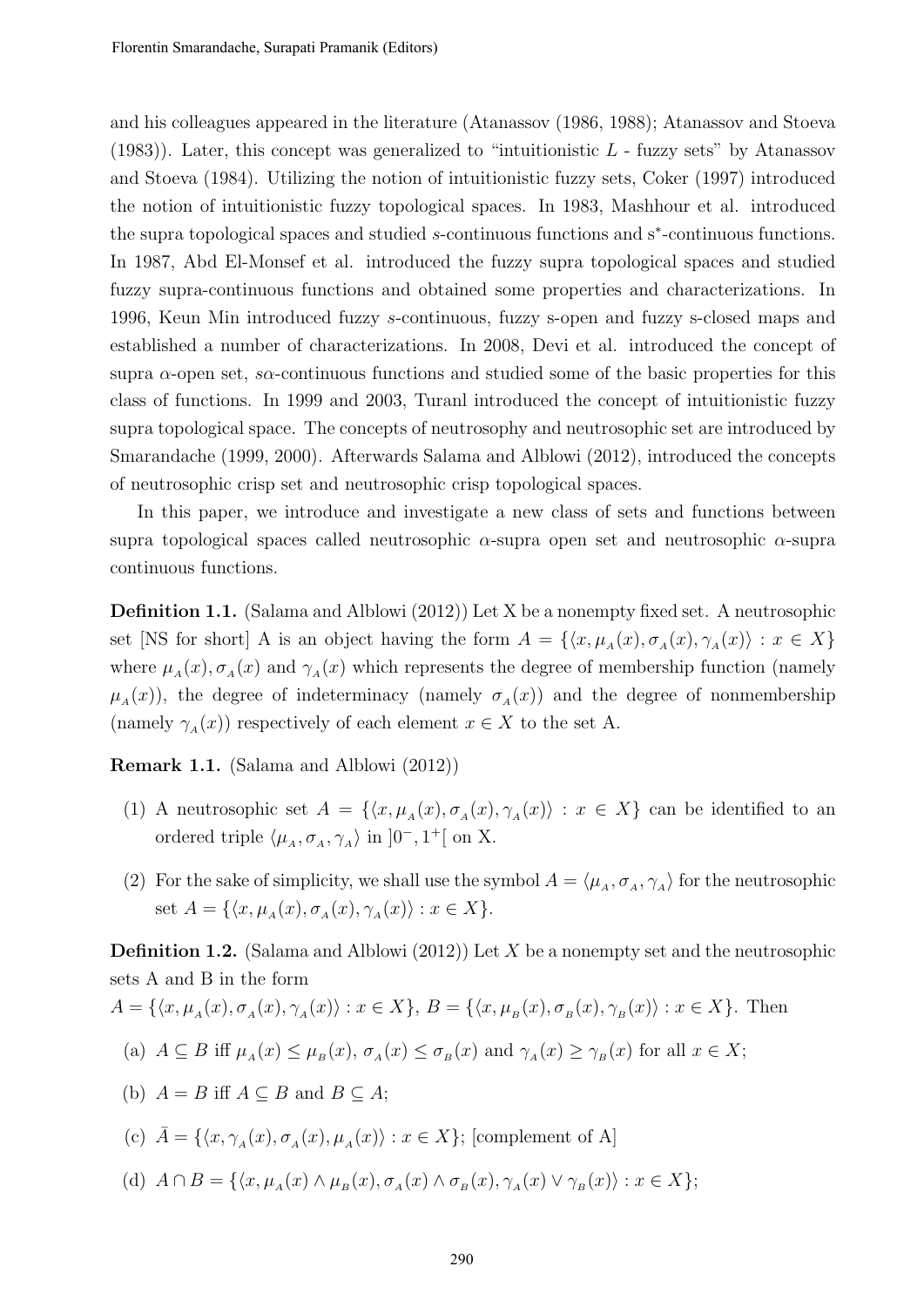- (e)  $A \cup B = \{ \langle x, \mu_A(x) \vee \mu_B(x), \sigma_A(x) \vee \sigma_B(x), \gamma_A(x) \wedge \gamma_B(x) \rangle : x \in X \};$
- (f)  $[$   $]A = \{\langle x, \mu_A(x), \sigma_A(x), 1 \mu_A(x) \rangle : x \in X\};$
- (g)  $\langle A = {\langle x, 1 \gamma_A(x), \sigma_A(x), \gamma_A(x) \rangle : x \in X}$ .

**Definition 1.3.** (Salama and Alblowi (2012)) Let  $\{A_i : i \in J\}$  be an arbitrary family of neutrosophic sets in X. Then

- (a)  $\bigcap A_i = \{ \langle x, \wedge \mu_{A_i}(x), \wedge \sigma_{A_i}(x), \vee \gamma_{A_i}(x) \rangle : x \in X \};$
- (b)  $\bigcup A_i = \{ \langle x, \vee \mu_{A_i}(x), \vee \sigma_{A_i}(x), \wedge \gamma_{A_i}(x) \rangle : x \in X \}.$

Since our main purpose is to construct the tools for developing neutrosophic topological spaces, we must introduce the neutrosophic sets  $0<sub>N</sub>$  and  $1<sub>N</sub>$  in X as follows:

**Definition 1.4.** (Salama and Alblowi (2012))  $0_N = \{(x, 0, 0, 1) : x \in X\}$  and  $1_N =$  $\{\langle x, 1, 1, 0 \rangle : x \in X\}.$ 

**Definition 1.5.** [10] A neutrosophic topology (NT) on a nonempty set X is a family T of neutrosophic sets in  $X$  satisfying the following axioms:

- (i)  $0_N, 1_N \in T$ ,
- (ii)  $G_1 \cap G_2 \in T$  for any  $G_1, G_2 \in T$ ,
- (iii)  $\bigcup G_i \in T$  for arbitrary family  $\{G_i \mid i \in \Lambda\} \subseteq T$ .

In this case the ordered pair  $(X, T)$  or simply X is called a neutrosophic topological space (briefly NTS) and each neutrosophic set in  $T$  is called a neutrosophic open set (briefly NOS). The complement  $\overline{A}$  of a NOS A in X is called a neutrosophic closed set (briefly NCS) in X. Each neutrosophic supra set (briefly, NS) which belongs to  $(X, T)$  is called a neutrosophic supra open set (briefly, NSOS) in X. The complement  $\overline{A}$  of a NSOS A in X is called a neutrosophic supra closed set (briefly IFSCS) in X.

Definition 1.6. (Dhavaseelan, & Jafari (submitted) Let A be a neutrosophic set in a neutrosophic topological space X. Then

 $Nint(A) = \bigcup \{G \mid G$  is a neutrosophic open set in X and  $G \subseteq A\}$  is called the neutrosophic interior of A;

 $Ncl(A) = \bigcap \{G \mid G$  is a neutrosophic closed set in X and  $G \supseteq A\}$  is called the neutrosophic closure of A.

**Definition 1.7.** (Dhavaseelan, & Jafari (submitted) Let X be a nonempty set. If  $r, t, s$  be real standard or non standard subsets of  $]0^-$ , 1<sup>+</sup>[ then the neutrosophic set  $x_{r,t,s}$  is called a neutrosophic point (briefly  $NP$ ) in X given by

$$
x_{r,t,s}(x_p) = \begin{cases} (r, t, s), & \text{if } x = x_p \\ (0, 0, 1), & \text{if } x \neq x_p \end{cases}
$$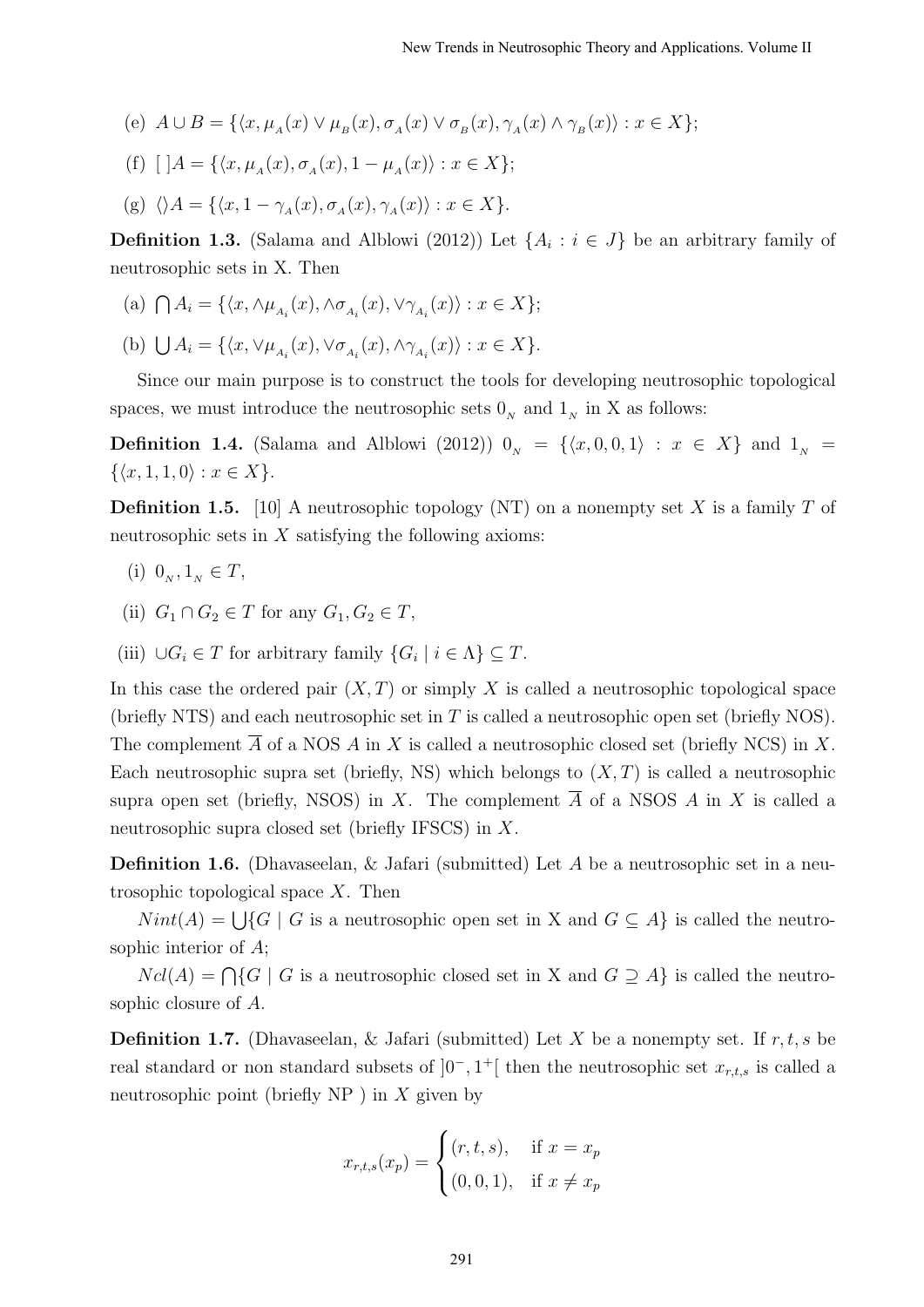for  $x_p \in X$  is called the support of  $x_{r,t,s}$ , where r denotes the degree of membership value, t denotes the degree of indeterminacy and s is the degree of non-membership value of  $x_{r,t,s}$ .

#### 2 NEUTROSOPHIC  $\alpha$ -SUPRA OPEN SETS

**Definition 2.1.** A family  $T$  of neutrosophic sets on  $X$  is called a neutrosophic supratopology (briefly NST) on X if  $0_N \in T$ ,  $1_N \in T$  and T is closed under arbitrary suprema. Then we call the pair  $(X, T)$  a neutrosophic supratopological space (briefly NSTS).

Each member of T is called a neutrosophic supraopen set and the complement of a neutrosophic supraopen set is called a neutrosophic supraclosed set. The neutrosophic supraclosure of a neutrosophic set A is denoted by  $s-Ncl(A)$ . Here  $s-Ncl(A)$  is the intersection of all neutrosophic supraclosed sets containing A. The neutrosophic suprainterior of A will be denoted by  $s\text{-}Nint(A)$ . Here,  $s\text{-}Nint(A)$  is the union of all neutrosophic supraopen sets contained in A.

**Definition 2.2.** Let A be a neutrosophic set in a neutrosophic supratopological space X is called

- (a) neutrosophic semi-supraopen set iff  $A \subseteq s Ncl(s Nint(A)),$
- (b) neutrosophic  $\alpha$ -supraopen set iff  $A \subseteq s Nint(s Ncl(s Nint(A))),$
- (c) neutrosophic pre-supraopen set iff  $A \subseteq s Nint(s Ncl(A)).$

**Definition 2.3.** Let  $f$  be a function from an ordinary set  $X$  into an ordinary set  $Y$ . If  $B = \{\langle y, \mu_B(y), \sigma_B(y), \gamma_B(y)\rangle : y \in Y\}$  is a neutrosophic supratopology in Y, then the inverse image of B under f is a neutrosophic supratopology defined by  $f^{-1}(B)$  =  $\{\langle x, f^{-1}(\mu_B)(x), f^{-1}(\sigma_B)(x), f^{-1}(\gamma_B)(x)\rangle : x \in X\}.$ 

The image of neutrosophic supratopology  $A = \{ \langle y, \mu_A(y), \sigma_A(y), \gamma_A(y) \rangle : y \in Y \}$  under f is a neutrosophic supratopology defined by  $f(A) = \{ \langle y, f(\mu_A)(y), f(\sigma_A)(y), f(\gamma_A)(y) \rangle : y \in$  $Y$ .

**Definition 2.4.** Let  $(X, T)$  be a neutrosophic supra topological space. a neutrosophic set A is called a neutrosophic  $\alpha$ -supra open set (briefly, N $\alpha$ SOS) if  $A \subseteq s - Nint(s - Ncl(s Nint(A)$ ). The complement of a neutrosophic  $\alpha$ -supra open set is called a neutrosophic  $\alpha$ -supra closed set.

**Theorem 2.1.** Every neutrosophic supra open set is neutrosophic  $\alpha$ -supra open.

*Proof.* Let A be a neutrosophic supra open set in  $(X, T)$ . Since  $A \subseteq s - Ncl(A)$ , we get  $A \subseteq s - Ncl(s - Nint(A))$ . Then  $s - Nint(A) \subseteq s - Nint(s - Ncl(s - Nint(A)))$ . Hence  $A \subseteq s - Nint(s - Ncl(s - Nint(A))).$  $\Box$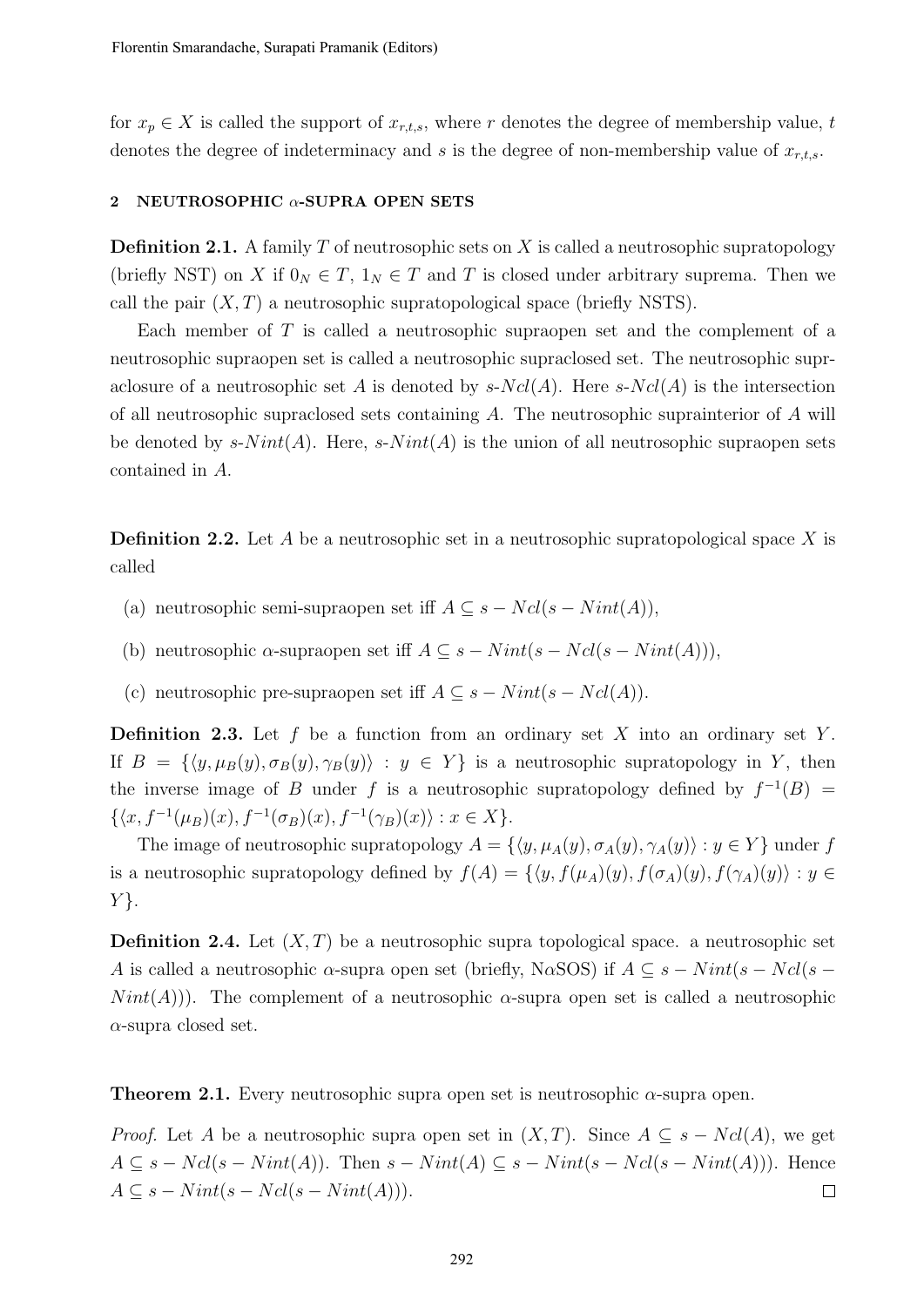The converse of the above theorem need not be true as shown by the following example.

**Example 2.1.** Let  $X = \{a, b\}$ . Define the neutrosophic sets A and B in X as follows:

 $A = \langle x, \left( \frac{a}{0} \right) \rangle$  $\frac{a}{0.3}, \frac{b}{0.}$  $\left(\frac{b}{0.4}\right), \left(\frac{a}{0.4}\right)$  $\frac{a}{0.3}, \frac{b}{0.}$  $\left(\frac{b}{0.4}\right), \left(\frac{a}{0.4}\right)$  $\frac{a}{0.4}, \frac{b}{0.}$  $\frac{b}{0.5}$ ),  $B = \langle x, (\frac{a}{0.5}) \rangle$  $\frac{a}{0.4}, \frac{b}{0.}$  $\left(\frac{b}{0.2}\right), \left(\frac{a}{0.2}\right)$  $\frac{a}{0.4}, \frac{b}{0.}$  $\left(\frac{b}{0.2}\right), \left(\frac{a}{0.2}\right)$  $\frac{a}{0.5}, \frac{b}{0.}$  $\frac{b}{0.3}\rangle\rangle.$ We have  $T = \{0_N, 1_N, A, B, A \cup B\}$ . Let  $C = \langle x, \left(\frac{a}{0}\right) \rangle$  $\frac{a}{0.4}, \frac{b}{0.}$  $\left(\frac{b}{0.6}\right), \left(\frac{a}{0.5}\right)$  $\frac{a}{0.4}, \frac{b}{0.}$  $\left(\frac{b}{0.6}\right), \left(\frac{a}{0.5}\right)$  $\frac{a}{0.3}, \frac{b}{0.}$  $\frac{b}{0.4}$ ). Then C is neutrosophic  $\alpha$ -supra open but not neutrosophic supra open.

**Theorem 2.2.** Every neutrosophic  $\alpha$ -supra open set is neutrosophic semi-supra open.

*Proof.* Let A be a neutrosophic  $\alpha$ -supra open set in  $(X, T)$ . Then,  $A \subseteq s\text{-}Nint(s-Ncl(s-T))$  $Nint(A))$ . It is obvious that s- $Nint(s-Ncl(s-Nint(A))) \subseteq s-Ncl(s-Nint(A))$ . Hence  $A \subseteq s$ - $Ncl(s-Nint(A)).$  $\Box$ 

The converse of the above theorem need not be true as shown by the following example.

**Example 2.2.** Let  $X = \{a, b\}$ . Define the neutrosophic sets A and B in X as follows:  $A = \langle x, \left( \frac{a}{0} \right) \rangle$  $\frac{a}{0.3}, \frac{b}{0.}$  $\left(\frac{b}{0.5}\right), \left(\frac{a}{0.5}\right)$  $\frac{a}{0.3}, \frac{b}{0.}$  $(\frac{b}{0.5})$ ,  $(\frac{a}{0.5})$  $\frac{a}{0.4}, \frac{b}{0.}$  $\frac{b}{0.5}$ ),  $B = \langle x, (\frac{a}{0.4})$  $\frac{a}{0.4}, \frac{b}{0.}$  $\left(\frac{b}{0.3}\right), \left(\frac{a}{0.3}\right)$  $\frac{a}{0.4}, \frac{b}{0.}$  $\left(\frac{b}{0.3}\right), \left(\frac{a}{0.3}\right)$  $\frac{a}{0.5}, \frac{b}{0.}$  $\frac{b}{0.4}$ ). We have  $T =$  $\{0_N, 1_N, A, B, A \cup B\}$ . Let  $C = \langle x, (\frac{a}{0.5})^2 \rangle$  $\frac{a}{0.4}, \frac{b}{0.}$  $(\frac{b}{0.4}),(\frac{a}{0.4})$  $\frac{a}{0.4}, \frac{b}{0.}$  $\left(\frac{b}{0.4}\right), \left(\frac{a}{0.4}\right)$  $\frac{a}{0.5}, \frac{b}{0.}$  $\frac{b}{0.4}$ ). Then C is neutrosophic semi-supra open but not neutrosophic  $\alpha$ -supra open.

**Theorem 2.3.** Every neutrosophic  $\alpha$ -supra open set is neutrosophic pre-supra open.

*Proof.* Let A be a neutrosophic  $\alpha$ -supra open set in  $(X, T)$ . Then,  $A \subseteq s\text{-}Nint(s-Ncl(s-T))$  $Nint(A))$ . It is obvious that  $A \subseteq s\text{-}Nint(s\text{-}Ncl((A))).$  $\Box$ 

The converse of the above theorem need not be true as shown by the following example.

**Example 2.3.** In Example 2.2, let  $C = \langle x, \left( \frac{a}{b} \right) \rangle$  $\frac{a}{0.4}, \frac{b}{0.}$  $(\frac{b}{0.5}),(\frac{a}{0.5})$  $\frac{a}{0.4}, \frac{b}{0.}$  $\left(\frac{b}{0.5}\right), \left(\frac{a}{0.5}\right)$  $\frac{a}{0.5}, \frac{b}{0.}$  $\frac{b}{0.4}$ ). Here C is neutrosophic pre-supra open but not neutrosophic  $\alpha$ -supra open.

- **Theorem 2.4.** (i) Arbitrary union of neutrosophic  $\alpha$ -supra open sets is always neutrosophic  $\alpha$ -supra open set.
	- (ii) Finite intersection of neutrosophic  $\alpha$ -supra open sets may fail to be neutrosophic  $\alpha$ supra open set.
- *Proof.* (i) Let  $\{A_\lambda : \lambda \in \Lambda\}$  be a family of neutrosophic  $\alpha$ -supra open set in a topological space X. Then for any  $\lambda \in \Lambda$ , we have  $A_{\lambda} \subseteq s\text{-}Nint(s\text{-}Ncl(s\text{-}Nint(A_{\lambda})))$ . Hence  $\cup_{\lambda \in \Lambda} A_{\lambda} \subseteq \cup_{\lambda \in \Lambda} (s\text{-}Nint(s\text{-}Nint(A_{\lambda})))) \subseteq s\text{-}Nint(\cup_{\lambda \in \Lambda} (s\text{-}Ncl(s\text{-}Nint(A_{\lambda})))) \subseteq s\text{-}Nint(\cup_{\lambda \in \Lambda} (s\text{-}Nint(A_{\lambda}))))$ s-N int(s-Ncl(s-N int( $\cup_{\lambda \in \Lambda} A_{\lambda}$ )). Therefore,  $\cup_{\lambda \in \Lambda} A_{\lambda}$  is a neutrosophic  $\alpha$ -supra open set.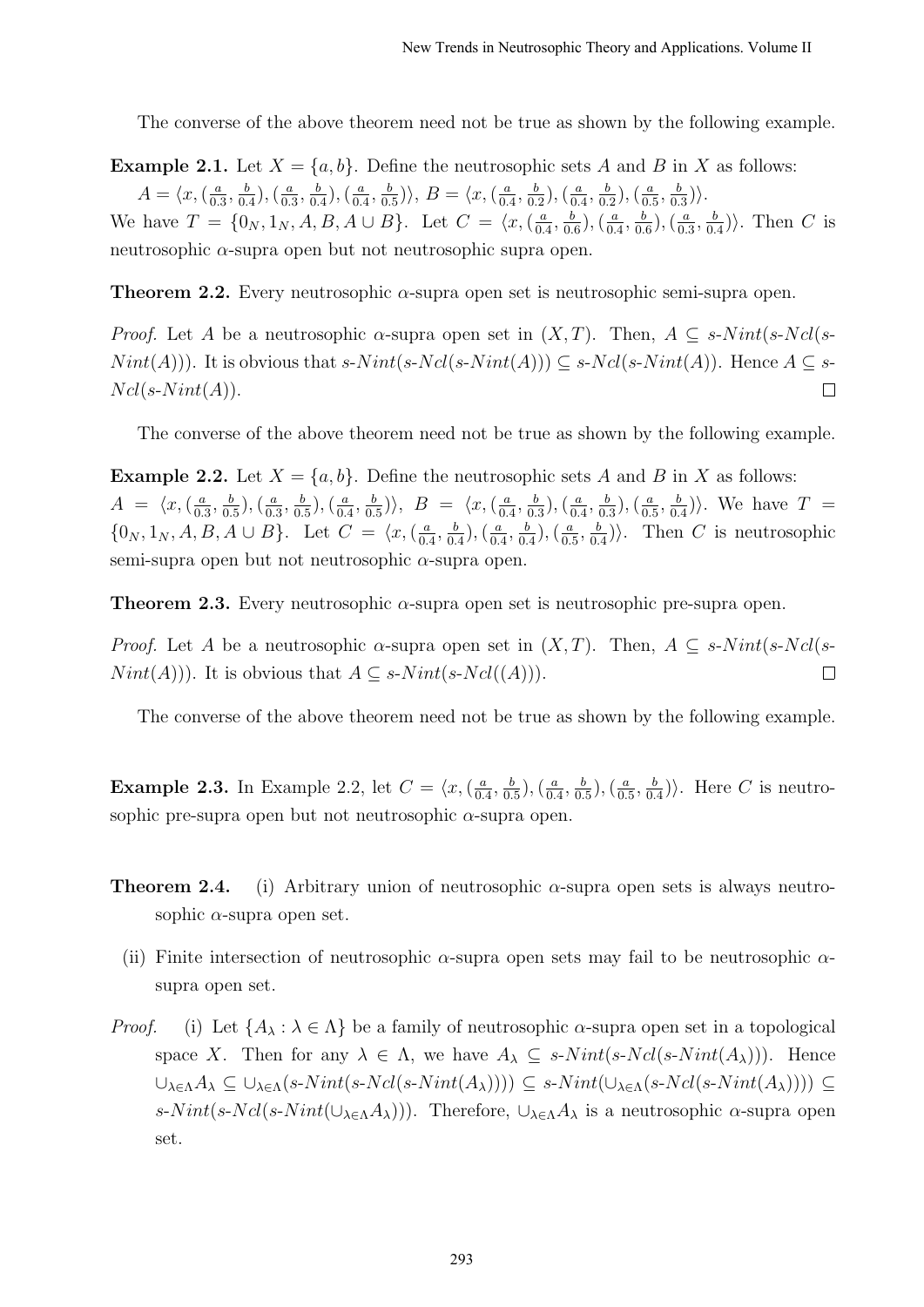- (ii) Let  $X = \{a, b\}$ . Define the neutrosophic sets A and B in X as follows:  $A = \langle x, \left( \frac{a}{0} \right) \rangle$  $\frac{a}{0.3}, \frac{b}{0.}$  $(\frac{b}{0.4}),(\frac{a}{0.4})$  $\frac{a}{0.3}, \frac{b}{0.}$  $(\frac{b}{0.4}),(\frac{a}{0.4})$  $\frac{a}{0.4}, \frac{b}{0.}$  $\frac{b}{0.5}$ ),  $B = \langle x, \left(\frac{a}{0.5}\right) \rangle$  $\frac{a}{0.2}, \frac{b}{0.}$  $\left(\frac{b}{0.4}\right), \left(\frac{a}{0.4}\right)$  $\frac{a}{0.2}, \frac{b}{0.}$  $\left(\frac{b}{0.4}\right), \left(\frac{a}{0.4}\right)$  $\frac{a}{0.5}, \frac{b}{0.}$  $\frac{b}{0.3}$ ) and T =  $\{0_N, 1_N, A, B, A \cup B\}$ . Let  $C = \langle x, (\frac{a}{0})$  $\frac{a}{0.4}, \frac{b}{0.}$  $(\frac{b}{0.6})$ ,  $(\frac{a}{0.5})$  $\frac{a}{0.4}, \frac{b}{0.}$  $\left(\frac{b}{0.6}\right), \left(\frac{a}{0.5}\right)$  $\frac{a}{0.3}, \frac{b}{0.}$  $\frac{b}{0.4}$ ). Here *B* and *C* are neutrosophic  $\alpha$ -supra open but  $B \cap C$  is not neutrosophic  $\alpha$ -supra open.
	- $\Box$
- **Theorem 2.5.** (i) Arbitrary intersection of neutrosophic  $\alpha$ -supra closed sets is always neutrosophic  $\alpha$ -supra closed set.
	- (ii) Finite union of neutrosophic  $\alpha$ -supra closed sets may fail to be neutrosophic  $\alpha$ -supra closed set.
- Proof. (i) The proof follows immediately from Theorem 2.4
	- (ii) Let  $X = \{a, b\}$ . Define the neutrosophic sets A and B in X as follows:  $A = \langle x, \left( \frac{a}{0} \right) \rangle$  $\frac{a}{0.3}, \frac{b}{0.}$  $(\frac{b}{0.5})$ ,  $(\frac{a}{0.5})$  $\frac{a}{0.3}, \frac{b}{0.}$  $(\frac{b}{0.5})$ ,  $(\frac{a}{0.0})$  $\frac{a}{0.6}, \frac{b}{0.}$  $\frac{b}{0.5}$ ),  $B = \langle x, (\frac{a}{0.5}) \rangle$  $\frac{a}{0.6}, \frac{b}{0.}$  $(\frac{b}{0.3})$ ,  $(\frac{a}{0.1})$  $\frac{a}{0.6}, \frac{b}{0.}$  $\left(\frac{b}{0.3}\right), \left(\frac{a}{0.3}\right)$  $\frac{a}{0.3}, \frac{b}{0.}$  $\frac{b}{0.4}$ ) and  $T = \{0_N, 1_N, A, B, A \cup B\}$ . Let  $C = \langle x, \left(\frac{a}{0}\right)$  $\frac{a}{0.3}, \frac{b}{0.}$  $\left(\frac{b}{0.5}\right), \left(\frac{a}{0.5}\right)$  $\frac{a}{0.3}, \frac{b}{0.}$  $\left(\frac{b}{0.5}\right), \left(\frac{a}{0.5}\right)$  $\frac{a}{0.4}, \frac{b}{0.}$  $\frac{b}{0.5}$ ) and  $D =$  $\langle x, \left( \frac{a}{\alpha} \right)$  $\frac{a}{0.3}, \frac{b}{0.}$  $(\frac{b}{0.4}),(\frac{a}{0.4})$  $\frac{a}{0.3}, \frac{b}{0.}$  $(\frac{b}{0.4}),(\frac{a}{0.4})$  $\frac{a}{0.6}, \frac{b}{0.}$  $\left(\frac{b}{0.2}\right)$ . Here C and D are neutrosophic  $\alpha$ -supra closed but  $C \cup D$  is not neutrosophic  $\alpha$ -supra closed.

```
\Box
```
 $\Box$ 

**Definition 2.5.** The neutrosophic  $\alpha$ -supra-closure of a set A is denoted by  $\alpha s\text{-}Ncl(A) = \bigcup \{G : G \text{ is a NoSOS in } X \text{ and } G \subseteq A\}.$ The neutrosophic  $\alpha$ -supra-interior of a set A is denoted by  $\alpha s$ - $Nint(A) = \bigcap \{G : G$  is a N $\alpha$ SCS in X and  $G \supseteq A$ .

**Remark 2.1.** It is clear that  $\alpha s\text{-}Nint(A)$  is a neutrosophic  $\alpha$ -supra open set and  $\alpha s\text{-}Ncl(A)$ is a neutrosophic  $\alpha$ -supra closed set.

**Theorem 2.6.** Let X be a neutrosophic supratopological spaces. If A and B are two subsets of  $X$ , then

(i)  $\overline{\alpha s - N int(A)} = \alpha s - N c l(\overline{A})$ 

(ii) 
$$
\overline{\alpha s - Ncl(A)} = \alpha s \cdot Nint(\overline{A})
$$

(iii) If  $A \subseteq B$ , then  $\alpha s$ -Ncl(A)  $\subseteq \alpha s$ -Ncl(B) and  $\alpha s$ -Nint(A)  $\subseteq \alpha s$ -Nint(B)

Proof. It is obvious.

**Theorem 2.7.** Let X be a neutrosophic supratopological spaces. If A and B are two neutrosophic subsets of  $X$ , then

- (i)  $\alpha s\text{-}Nint(A) \cup \alpha s\text{-}Nint(B) \subset \alpha s\text{-}Nint(A \cup B)$
- (ii)  $\alpha s\text{-}Nint(A\cap B) \subseteq \alpha s\text{-}Nint(A)\cap \alpha s\text{-}Nint(B)$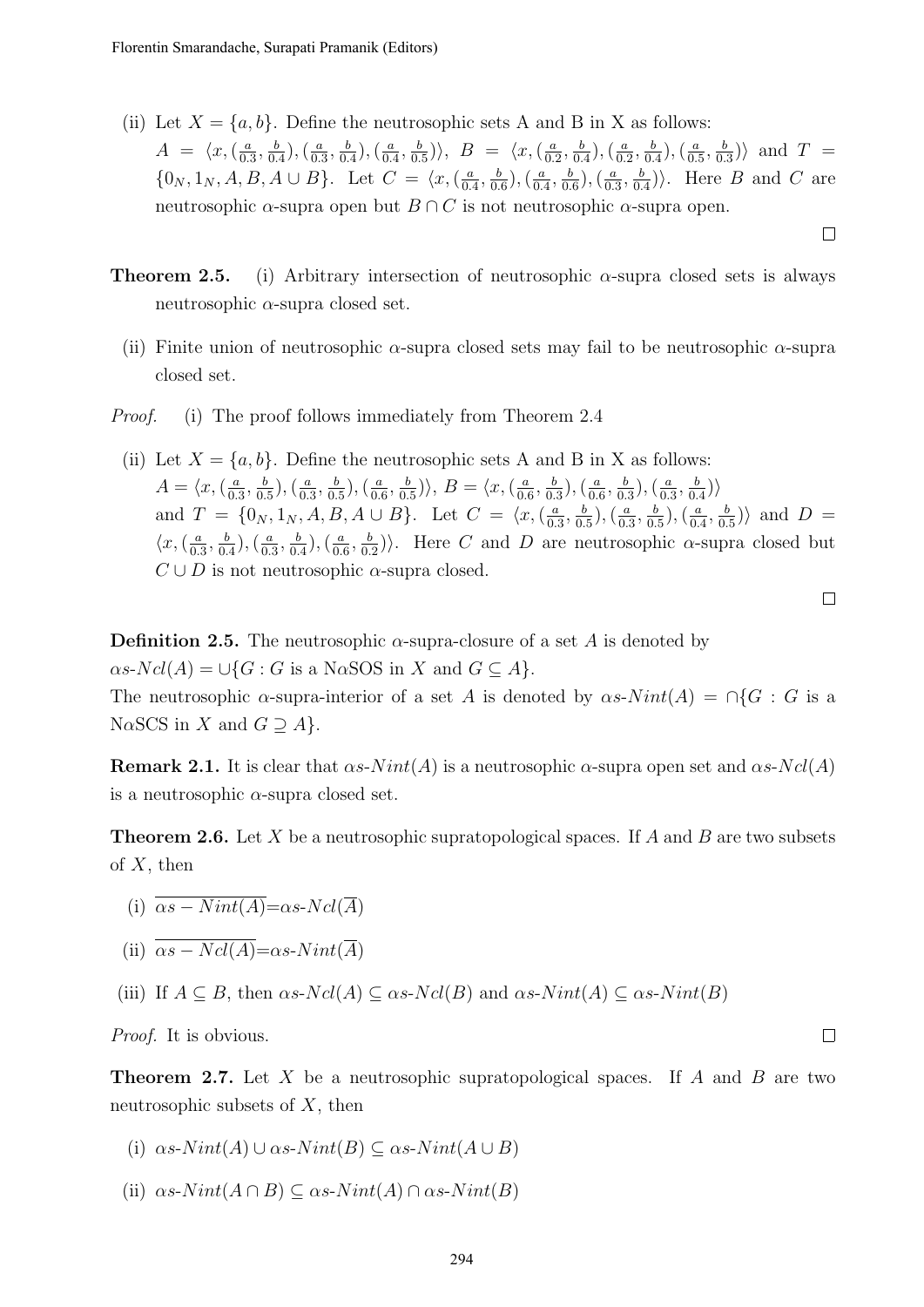(iii) If 
$$
A \subseteq B
$$
, then  $\alpha s \cdot Ncl(A) \subseteq \alpha s \cdot Ncl(B)$  and  $\alpha s \cdot Nint(A) \subseteq \alpha s \cdot Nint(B)$ 

Proof. It is obvious.

- Theorem 2.8. (i) The intersection of a neutrosophic -supra open set and a neutrosophic α-supra open set is neutrosophic α-supra open.
	- (ii) The intersection of a neutrosophic  $\alpha$ -supra open set and a neutrosophic pre-supra open set is neutrosophic pre-supra open.

Proof. It is obvious.

#### $\Box$

#### 3 NEUTROSOPHIC  $\alpha$ -SUPRA CONTINUOUS FUNCTIONS

**Definition 3.1.** Let  $(X, T)$  and  $(Y, S)$  be two neutrosophic  $\alpha$ -supra topological spaces. A map  $f: (X,T) \to (Y,S)$  is called neutrosophic  $\alpha$ -supra continuous function if the inverse image of each neutrosophic open set in Y is a neutrosophic  $\alpha$ -supra open set in X.

**Theorem 3.1.** Every neutrosophic supra continuous function is neutrosophic  $\alpha$ -supra continuous function.

*Proof.* Let  $f : (X,T) \to (Y,S)$  be a neutrosophic supra continuous function and A is a neutrosophic open set in Y. Then  $f^{-1}(A)$  is a neutrosophic open set in X. Therefore,  $f^{-1}(A)$  is a neutrosophic supra open set in X which is a neutrosophic  $\alpha$  supra open set in X. Hence f is a neutrosophic  $\alpha$ -supra continuous function.  $\Box$ 

**Remark 3.1.** Every neutrosophic  $\alpha$ -supra continuous function need not be neutrosophic supra continuous function.

**Theorem 3.2.** Let  $(X, T)$  and  $(Y, S)$  be two neutrosophic supra topological spaces. Let f be a map from  $X$  into  $Y$ . Then the following are equivalent:

- (i) f is a neutrosophic supra  $\alpha$ -continuous function.
- (ii) the inverse image of a closed sets in Y is a neutrosophic supra  $\alpha$ -closed set in X.

(iii)  $\alpha s\text{-}Ncl(f^{-1}(A)) \subseteq f^{-1}(Ncl(A))$  for every neutrosophic set A in Y.

- (iv)  $f(\alpha s\text{-}Ncl(A)) \subset Ncl(f(A))$  for every neutrosophic set A in X.
- (v)  $f^{-1}(Nint(B)) \subseteq \alpha s\text{-}Nint(f^{-1}(B))$  for every neutrosophic set B in Y.

*Proof.* (i)  $\Rightarrow$  (ii) : Let A be a neutrosophic closed set in Y, then  $\overline{A}$  is neutrosophic open in Y. Thus,  $f^{-1}(\overline{A}) = \overline{f^{-1}(A)}$  is neutrosophic as-open in X. It follows that  $f^{-1}(A)$  is a neutrosophic  $\alpha s$ -closed set of X.

 $(ii) \Rightarrow (iii)$ : Let A be any subset of X. Since  $Ncl(A)$  is closed in Y, then it follows that

 $\Box$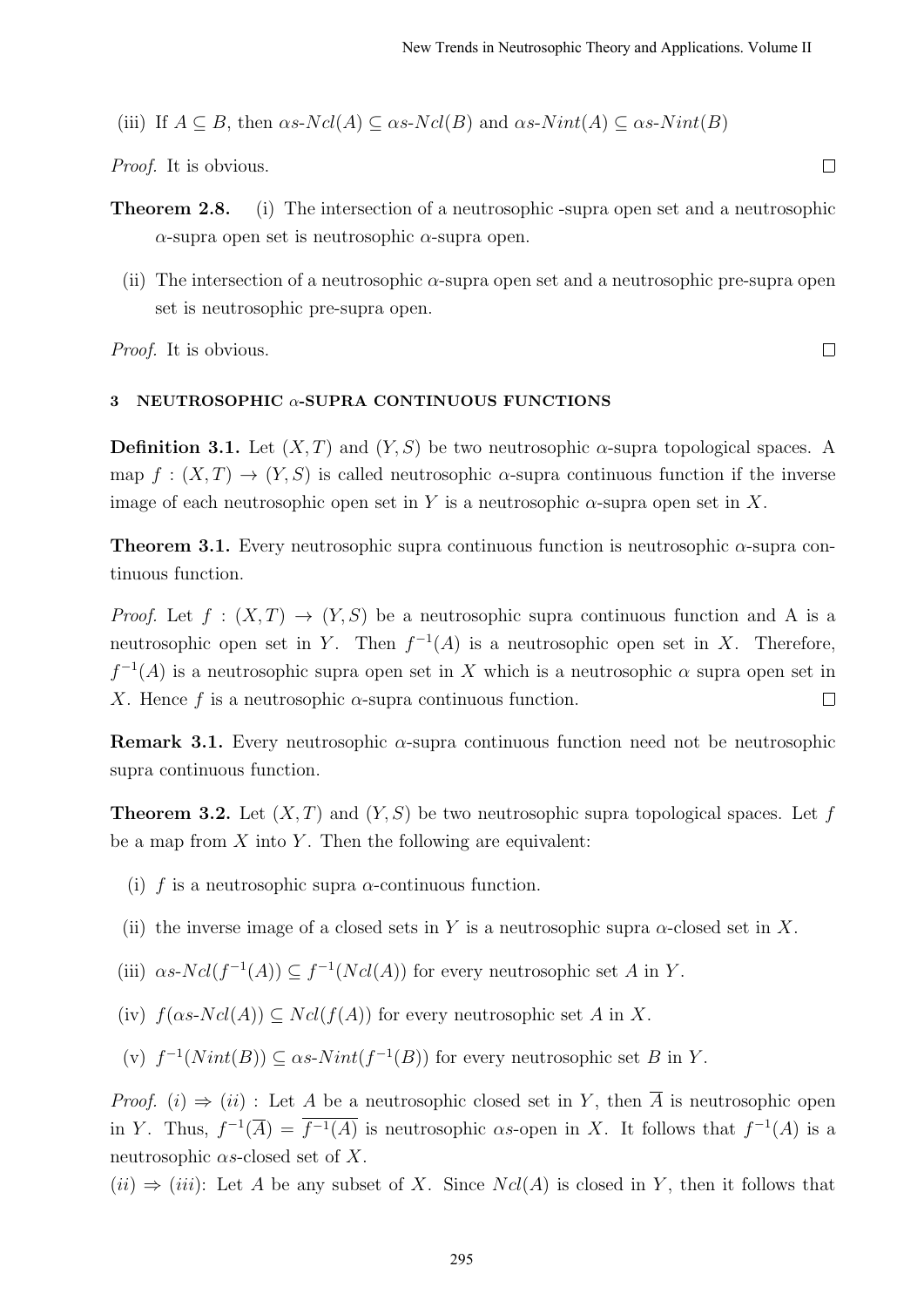$f^{-1}(Ncl(A))$  is neutrosophic  $\alpha s$ -closed in X. Therefore,  $f^{-1}(Ncl(A)) = \alpha s \cdot Ncl(f^{-1}(Ncl(A))) \supseteq \alpha s \cdot Ncl(f^{-1}(A)).$  $(iii) \Rightarrow (iv)$ : Let A be any neutrosophic subset of X. By (iii) we obtain,  $f^{-1}(Ncl(f(A))) \supseteq$  $\alpha s\text{-}Ncl(f^{-1}(f(A))) \supseteq \alpha s\text{-}Ncl(A)$  and hence  $f(\alpha s\text{-}Ncl(A)) \subseteq Ncl(f(A)).$  $(iv) \Rightarrow (v)$ : Let  $f(\alpha s-Ncl(A)) \subseteq Ncl(f(A))$  for every neutrosophic set A in X. Then  $\alpha s$ - $Ncl(A) \subseteq f^{-1}(Ncl(f(A))), X - \alpha s$ - $Ncl(A) \supseteq \overline{f^{-1}(Ncl(f(A)))}$  and  $\alpha s$ - $Nint(\overline{A}) \supseteq$  $f^{-1}(Nint(\overline{f(A)}))$ . Then  $\alpha s$ - $Nint(f^{-1}(B)) \supseteq f^{-1}(Nint(B))$ . Therefore  $f^{-1}(Nint(B)) \subseteq s$ - $Nint(f^{-1}(B))$ , for every B in Y.  $(v) \Rightarrow (i)$ : Let A be a neutrosophic open set in Y. Therefore,  $f^{-1}(Nint(A)) \subseteq \alpha s$ - $Nint(f^{-1}(A))$ , hence  $f^{-1}(A) \subseteq \alpha s$ - $Nint(f^{-1}(A))$ . But by other hand, we know that,  $\alpha s$ - $Nint(f^{-1}(A)) \subseteq f^{-1}(A)$ . Then  $f^{-1}(A) = \alpha s$ - $Nint(f^{-1}(A))$ . Therefore,  $f^{-1}(A)$  is a neutrosophic  $\alpha s$ -open set.

**Theorem 3.3.** If a function  $f : (X,T) \to (Y,S)$  is neutrosophic as-continuous and g:  $(Y, S) \rightarrow (Z, R)$  is continuous, then  $(g \circ f)$  is  $\alpha s$ -continuous.

Proof. Obvious.

**Theorem 3.4.** Let  $f : (X,T) \to (Y,S)$  be a neutrosophic  $\alpha s$ -continuous function, if one of the following holds:

- (i)  $f^{-1}(\alpha s\text{-}Nint(A)) \subseteq Nint(f^{-1}(A))$  for every neutrosophic set A in Y.
- (ii)  $Ncl(f^{-1}(A)) \subseteq f^{-1}(\alpha s\text{-} Ncl(A))$  for every neutrosophic set A in Y.
- (iii)  $f(Ncl(B)) \subset \alpha s\text{-}Ncl(f(B))$  for every neutrosophic set B in X.

*Proof.* Let A be any open set of Y. If condition (i) is satisfied, then  $f^{-1}(\alpha s\text{-}Nint(A)) \subseteq$  $Nint(f^{-1}(A))$ . We have  $f^{-1}(A) \subseteq Nint(f^{-1}(A))$ . Therefore  $f^{-1}(A)$  is a neutrosophic supra open set. Every neutrosophic supra open set is neutrosophic supra  $\alpha$ -open set. Hence f is a neutrosophic  $\alpha$ s-continuous function. If condition (ii) is satisfied, then we can easily prove that f is a neutrosophic  $\alpha$ s-continuous function. If condition (iii) is satisfied, and A is any open set of Y. Then  $f^{-1}(A)$  is a set in X and  $f(Ncl(f^{-1}(A))) \subseteq \alpha s$ -Ncl $(f(f^{-1}(A)))$ . This implies  $f(Ncl(f^{-1}(A))) \subseteq \alpha s$ -Ncl(A). This is nothing but condition (ii). Hence f is a neutrosophic  $\alpha$ s-continuous function.  $\Box$ 

#### REFERENCES

M. E. Abd El-Monsef, M. E., & Ramadan, A. E. (1987). On fuzzy supra topological spaces, Indian Journal of Pure and Applied Mathematics, 18(4), 322-329.

 $\Box$ 

 $\Box$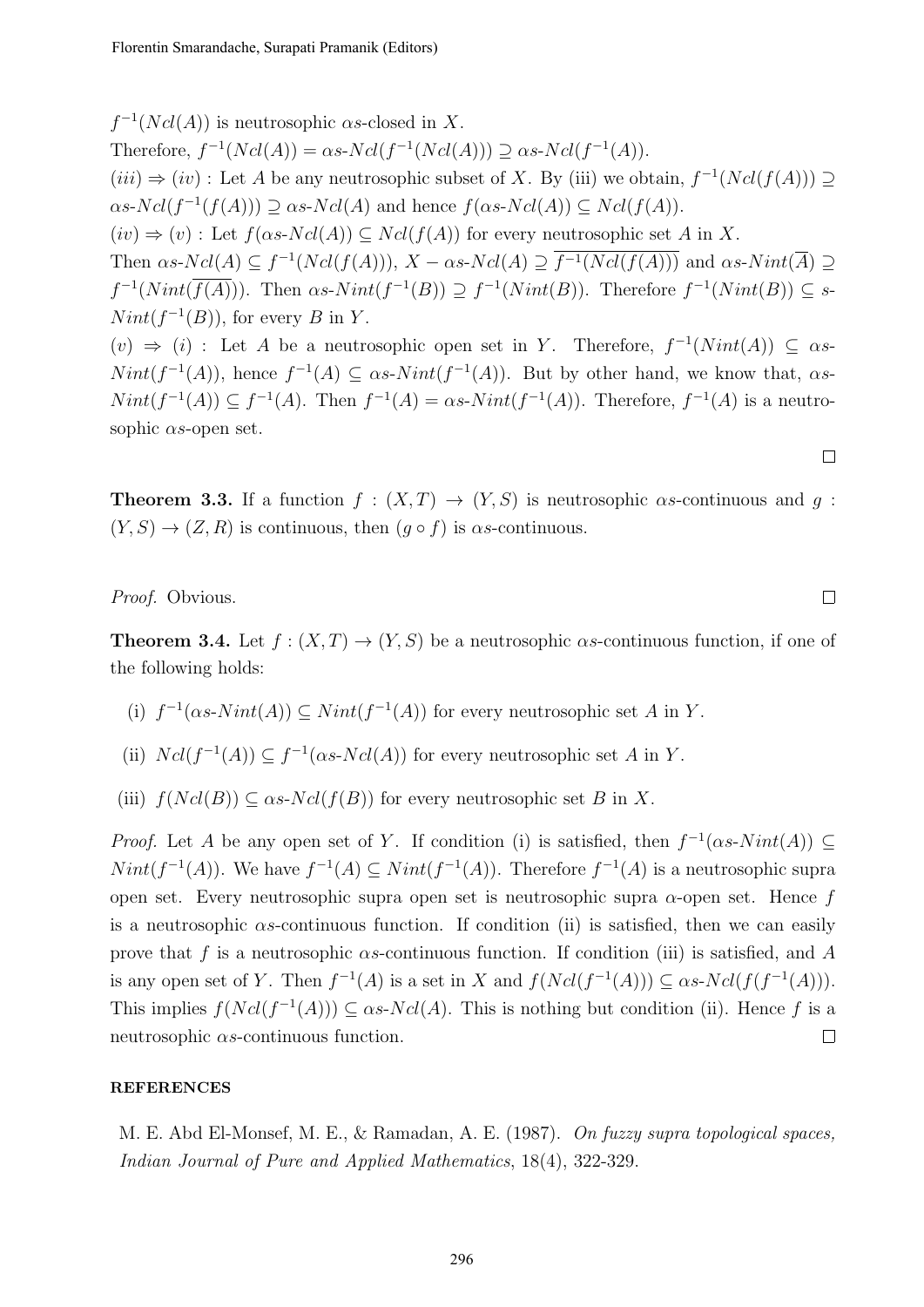Atanassov, K. (1983, June) Intuitionistic fuzzy sets, in: V. Sgurev, Ed., VII ITKR's Session, Sofia (Central Sci. and Techn. Library, Bulg. Academy of Sciences, 1984).

Atanassov, K. (1986). Intuitionistic fuzzy sets. Fuzzy Sets and Systems , 20, 87-96.

Atanassov, K. (1988) Review and new results on Intuitionistic fuzzy sets,Preprint IM-MFAIS-1-88, Sofia, 1988.

Atanassov, K., and Stoeva, S.(1983, August). Intuitionistic fuzzy sets, in: Polish Syrup. on Interval & Fuzzy Mathematics, Poznan, 23-26.

Atanassov, K., and Stoeva, S.(1984) Intuitionistic L-fuzzy sets, in: R. Trappl, Ed., Cybernetics and System Research, Vol. 2 (Elsevier, Amsterdam) 539-540.

D. Coker, D. (1997). An introduction to intuitionistic fuzzy topological spaces. Fuzzy sets and systems, 88, 81-89.

Chang, C. L. (1968) Fuzzy topological spaces. Journal of mathematical Analysis and Applications, 24, 182-190.

Devi, R., Sampathkumar S., & Caldas, M. (2008). On supra  $\alpha$ -open sets and S $\alpha$ -continuous functions. General Mathematics, 16(2), 7784.

Dhavaseelan, R., and S. Jafari, S. Generalized Neutrosophic closed sets. Submitted.

Mashhour, A. S., Allam, A. A., Mahmoud, F. S., & Khedr, F. H. (1983). On supra topological spaces. Indian Journal of Pure and Applied Mathematics, 14(4), 502-510.

Salama, A. A. and Alblowi, S. A. (2012). Neutrosophic Set and Neutrosophic Topological Spaces. IOSR Journal of Mathematics, 3(4), 31-35.

Smarandache, F. (2002). Neutrosophy and Neutrosophic Logic , First International Conference on Neutrosophy , Neutrosophic Logic, Set, Probability, and Statistics University of New Mexico, Gallup, NM 87301, USA.

Smarandache F (1999) A unifying field in logics. Neutrosophy: Neutrosophic probability, set and logic. American Research Press, Rehoboth.

Smets, P. (1981). The degree of belief in a fuzzy event, *Information Sciences* , 25, 1-19.

Sugeno, M. (1985) An Introductory survey of fuzzy control. Information Sciences, 36, 59-83.

Turanl, N. (1999). n Intuitionistic Fuzzy Supratopological Spaces. International Conference on Modeling and Simulation, Spain, 2, 69-77.

N. Turanl, N. (2003). An over view of intuitionistic fuzzy supra topological spaces. Hacettepe Journal of Mathematics and Statistics, 32, 17-26.

Won Keun Min, W. K. (1996). On fuzzy s-continuous functions. Kangweon-Kyungki Math.  $J., 4(1), 77-82.$ 

Zadeh, L. A. (1965). Fuzzy sets. Information and Control, 8, 338-353.